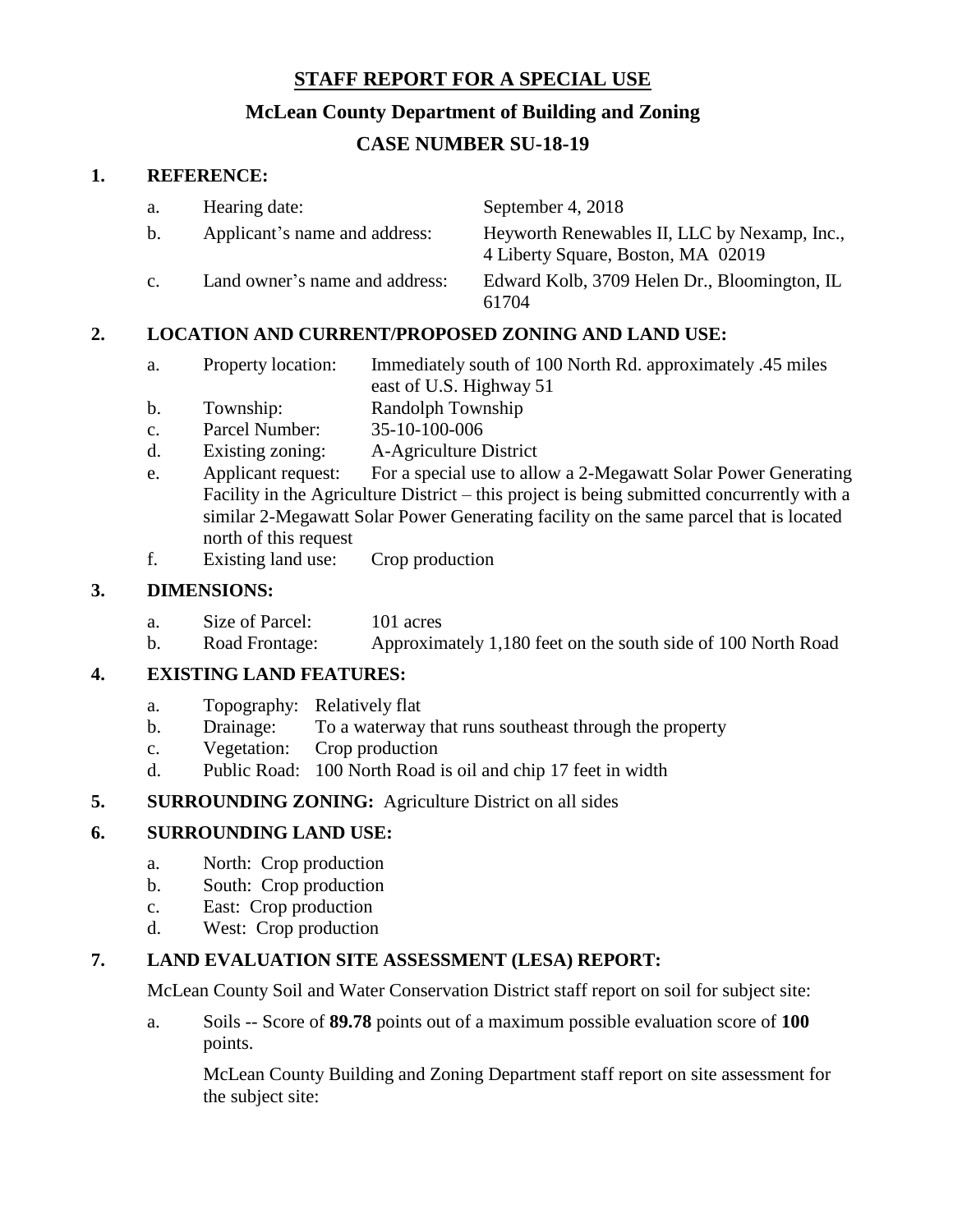- b. Site Assessment -- Score of **162** points out of a maximum possible evaluation score of **200** points.
- c. Total LESA review score is **251.78 points** out of a maximum of **300** points.

#### **EVALUATION RESULT:**

The LESA Report indicates that a total score of **230 points and above** means that the property is of **very high** value for agricultural land protection.

- **8. STAFF ANALYSIS:** The analysis of the seven standards listed in Article VIII Section 350-56 of the McLean County Code (Standards for Special Use Permits) as they apply to this zoning request is as follows:
	- a. **The proposed special use will not be detrimental to or endanger the health, safety, morals, comfort, or welfare of the public**. This standard is met. The applicant proposes to establish a 2-megawatt solar power generating facility on this property, which will meet all of the County setback requirements and use standards for a solar power generating facility.

The application indicates that this facility will contain rows of Photovoltaic (PV) cell panels mounted on posts set in the ground. These rows of panels are referred to as "solar arrays". Nexamp Solar Energy Solutions will mount the solar arrays on a tracking system, which allows them to follow the sun throughout the day. The solar arrays will be designed with an anti-reflective coating. The applicant indicates the solar arrays will be a maximum 12 feet in height.

The applicant submitted an EcoCAT communication from the Illinois Department of Natural Resources which indicates that there is no record of State-listed threatened or endangered species, Illinois Natural Area Inventory sites, dedicated Illinois Nature Preserves or registered Land and Water Reserves in the vicinity of the project location.

A decommissioning plan that includes an Agricultural Impact Mitigation Agreement with the Illinois Department of Agriculture and financial assurance acceptable to the County need to be provided.

A contact person for the applicant will need to be kept on file with the Department of Building and Zoning for issues/complaints upon completion of the facility.

The applicant has submitted a letter to the Illinois Historic Preservation Agency.

- b. **The proposed special use will not be injurious to the use and enjoyment of other property in the immediate vicinity for purposes already permitted or substantially diminish property values in the immediate area.** This standard is met. The proposed solar farm is surrounded by land in crop production, which will continue to be desirable for such use. Ground cover that encourages pollination, recommended by the McLean County Soil and Water Conservation District, will need to be installed. The solar arrays will be designed with an anti-reflective coating.
- c. **The proposed special use will not impede the orderly development of the surrounding property for uses permitted in the district.** This standard is met. Nearby property that is currently in crop production will continue to be desirable for such use.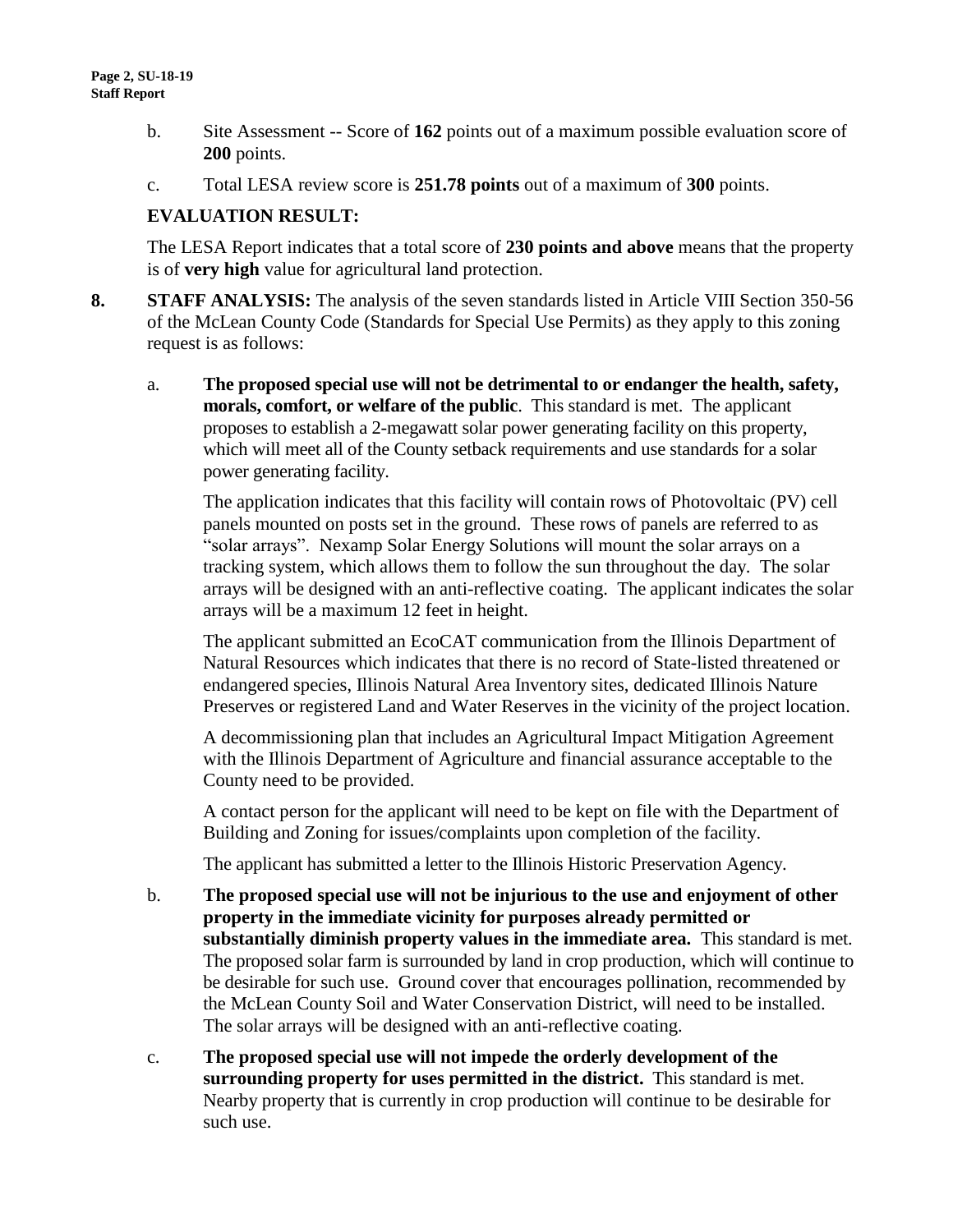- d. **Adequate utilities, access roads, drainage and/or other necessary facilities have been or will be provided.** This standard is met. The property has approximately 1,180 feet on the south side of 100 North Road. The Randolph Township Fire District will provide fire protection for the subject property. Pre-development drainage patterns will be retained as much as possible. The applicant will provide certified plans for storm water detention/retention before a permit is issued for the proposed solar power generating facility. The applicant will need to have all field tile damaged in the construction process repaired by a competent contractor, with experience in such repair, during the life of the solar farm. The applicant has obtained a signoff from the County Health Department.
- e. **Adequate measures have been or will be taken to provide ingress and egress so designed as to minimize traffic congestion in the public streets.** This standard is met. It appears that safe site distance can be provided at the proposed entrance. The applicant has been in communication with the County Highway Department and the Randolph Township Road Commissioner about creating a road use agreement for the proposed solar farm before an entrance permit would be obtained.
- f. **The establishment, maintenance and operation of the special use will be in conformance with the intent of the district in which the special use is proposed to be located.** This standard is met. The preamble states "Provide for the location and govern the establishment and operation of land uses which are compatible with agriculture and are such a nature that their location away from residential, commercial and industrial areas is most desirable".
- g. **The proposed special use, in all other respects, conforms to the applicable regulations of the district in which it is located.** This standard is met. According to the Zoning Ordinance, "The Land Evaluation and Site Assessment (LESA) System has been designed to provide a rational process for assisting local officials in making farmland conversion decisions through the local zoning process." Although this property has a high LESA score, the applicant indicates that it is committed to landscaping best practices that stabilize the soil to add strength and durability for the long-term success of the project and health of the land; native grasses will be grown and maintained on the site; and the prime soils will be preserved as long as the Solar Power Generating Facility is operational. After the subject property is returned to its original condition, as required by the Zoning Ordinance, the land can be returned to crop production. It was reported that up to 35% of corn grown in McLean County was used to make ethanol. Harvesting the sun to produce electricity in the Agriculture District with solar farms is similar, and another way to produce significant value from farmland in addition to producing corn and soybean crops.
- **9. CONCLUDING OPINION:** Staff recommends that this application meets all of the standards set forth in Article VIII Section 350-56 (Standards for Special Use Permits), provided compliance with the following stipulations:
	- 1) An entrance permit shall be obtained from the Randolph Township Road Commissioner before a construction permit is issued.